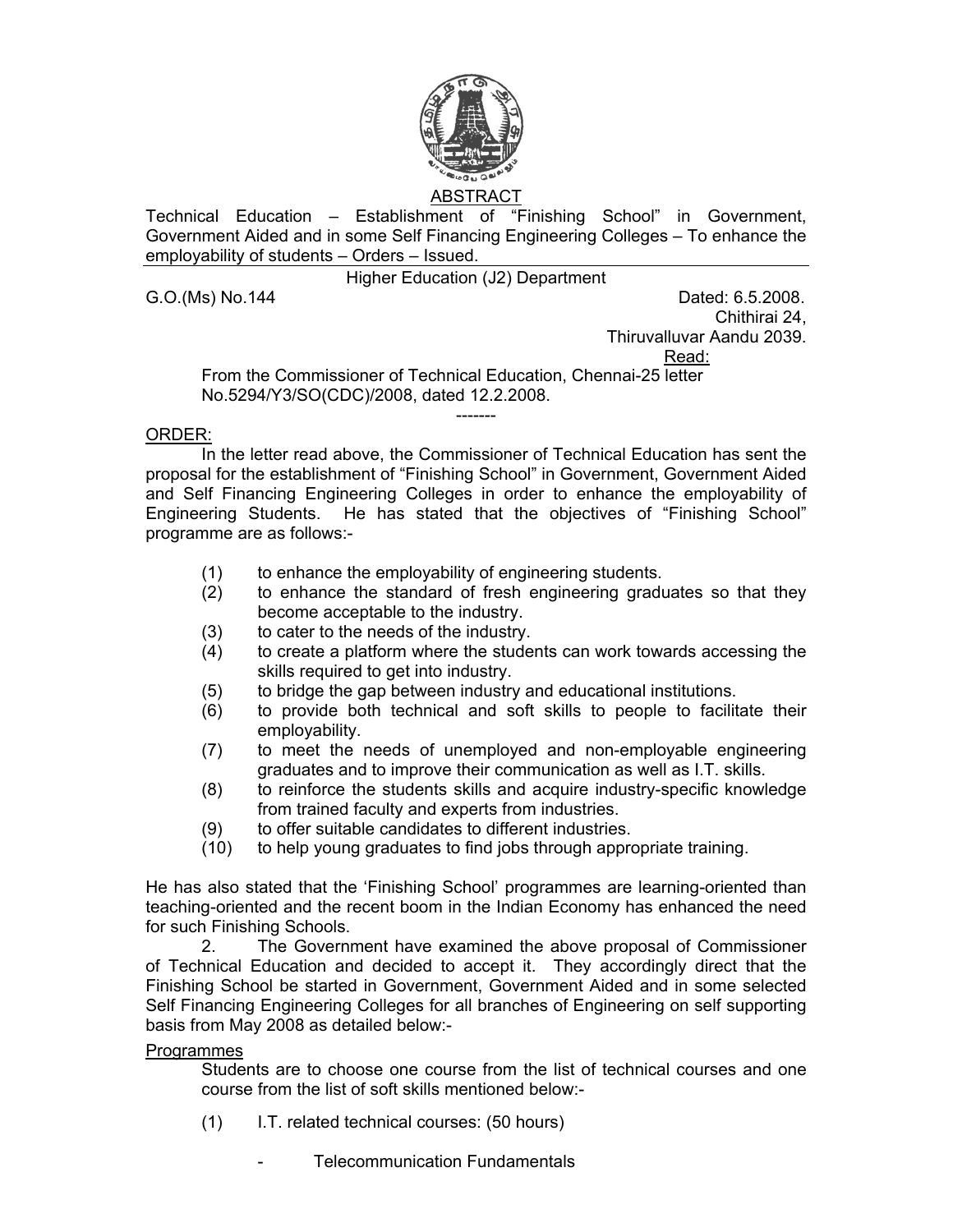- Source Coding
- Data Communication
- Telecommunication Networks and Switching
- Wireless and Cellular Communication
- Internet Services
- Network Management Systems
- Data base Management
- Management Information System
- (2) Soft Skills Courses: (30 hours)
	- Personality Development
	- English Fluency and Communication Skills
	- **Counselling**
	- Public Speaking
- $(3)$  Lab  $(20 \text{ hours})$

## Target Group

- (i) Final year outgoing students of Engineering Colleges
- (ii) Unemployed pass out students from Engineering Colleges

### **Center**

 Finishing School courses will be conducted in all Government, Government Aided and some selected Self Financing Engineering Colleges. Maximum number of students admitted / College: 100

### **Curriculum**

 The curriculum and syllabi for Finishing Schools will be designed and prepared on par with IIT and NIT. Finishing School syllabi by the experts from the academia with intensive participation of experts from the industry and the stress is on making the students more suitable to the industry needs. A well planned curriculum will consist of the right mix consist of the right mix of courses in Telecommunication, Computer, Networking, Software, Management and Soft Skills.

### Course Fee

Course fee is Rs.1200/- for general candidates

 50% concession (Rs.600/-) on course fee for Scheduled Castes/Scheduled Tribes and physically challenged candidates.

### Duration

Total Duration – 5 weeks

------

- 4 hours per day, 20 hours/week, 100 hours/ 5 weeks

|       | $\frac{1}{2}$ . Hours por day, Lo Hours woon, 100 |              |
|-------|---------------------------------------------------|--------------|
|       | <b>Technical Course</b>                           | $= 50$ hours |
|       | <b>Soft Skills</b>                                | $=$ 30 hours |
|       | Lab                                               | $= 20$ hours |
|       |                                                   |              |
| Total |                                                   | $=100$ hours |